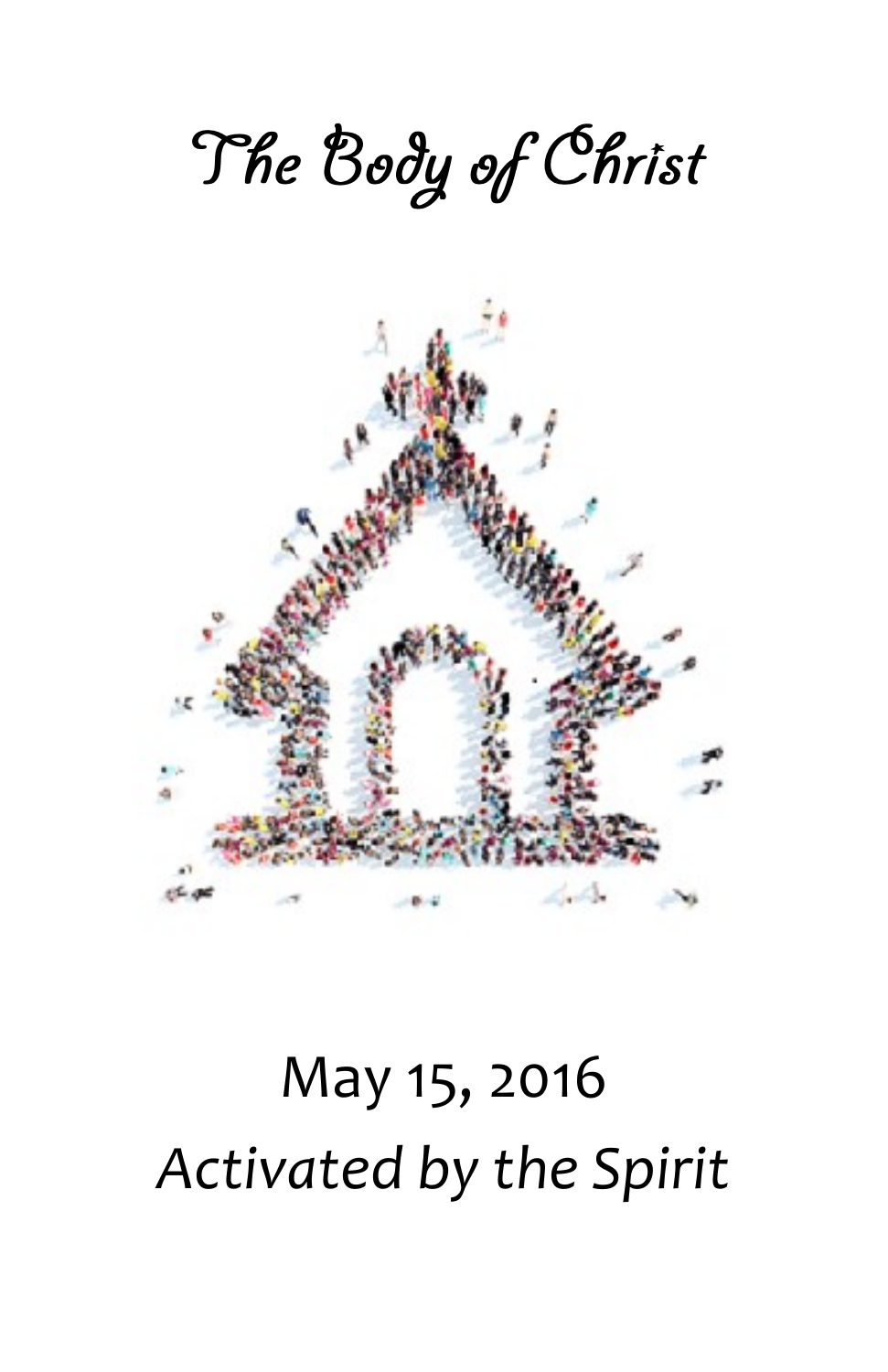Share: Share your Highs + Lows of the day.

### $\mathsf{Read} \mathord{:}$  Read the following daily readings to deepen your understanding of Sunday's text.

- 15 Sunday Acts 2:1-4 Coming of Spirit at Pentecost
- 16 Monday 1 Corinthians 12:1-11 Spiritual Gifts

FAITH

- 17 Tuesday 1 Corinthians 12:12-37 One Body with Many Members
- 18 Wednesday 1 Corinthians 13:1 7 Gifts of Love
- 19 Thursday 1 Corinthians 13:8-13 Love is Greater Than Any Spiritual Gift
- 20 Friday 1 Corinthians 14:1-5 Spiritual Gifts Used Out of Love for Others
- 21 Saturday 1 Corinthians 14:6 -33 Gifts of Prophecy and Tongues

## Talk: Study the reading and consider the background.

#### *All of them were filled with the Holy Spirit and began to speak in other languages, as the Spirit gave them ability.* **Acts 2:4**

On the day of Pentecost (50 days after Christ's resurrection), many were gathered together when God sent God's Holy Spirit to enter the world and motivate people to serve God and others. It was a community event that sparked the spread of Christianity worldwide.

- Who are the people in your community that help spread the word of God?
- How can you support them in their work?
- Tell about a time you felt the presence of the Holy Spirit in your life.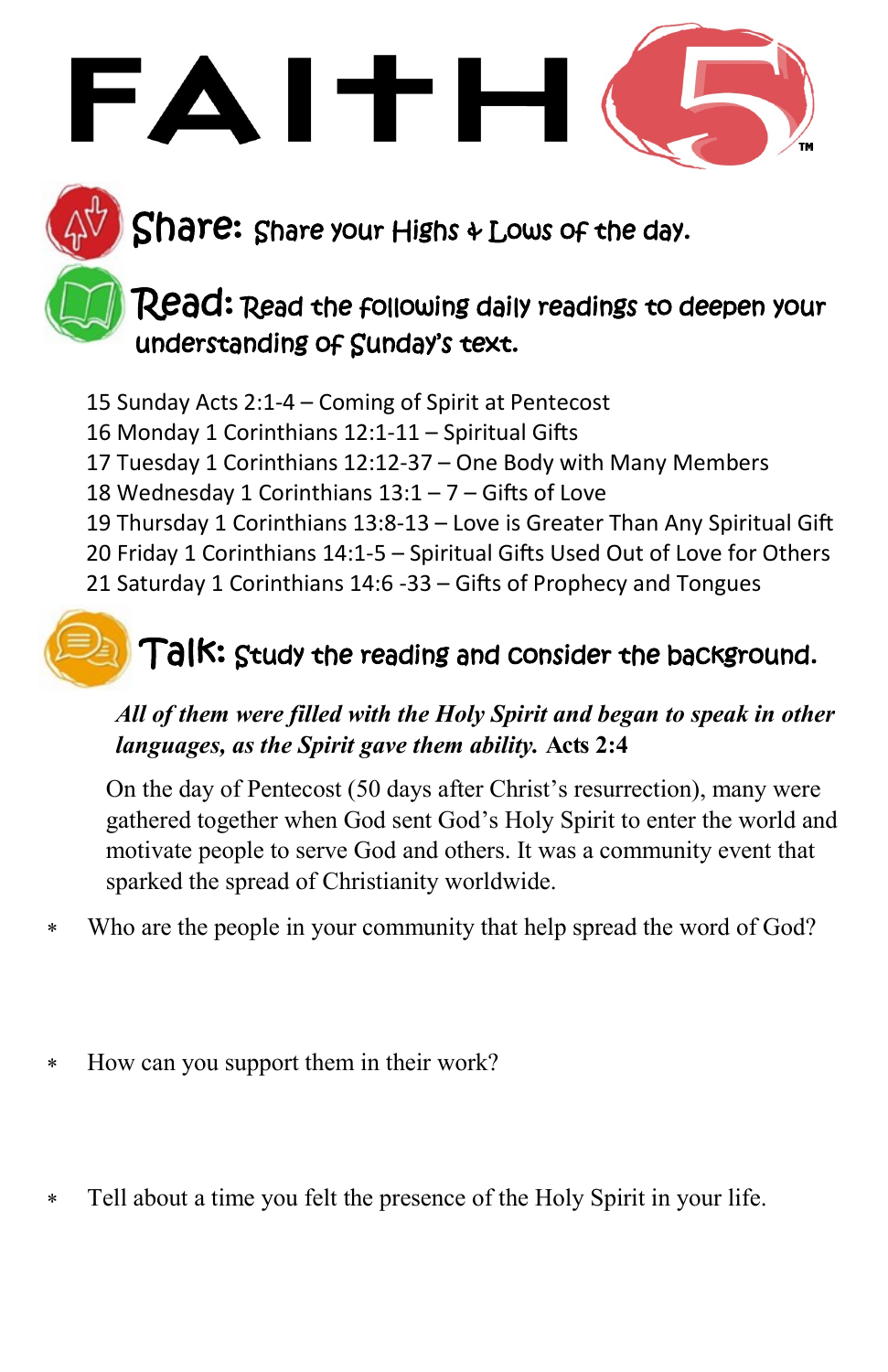Notes from Sunday to support this week's devotions:



#### $\mathsf{Pra}\textsf{y:}$  Pray for your Highs  $\ast$  Lows, for yourself, for your family, and for the world. You can use this prayer or make your own.

Holy Spirit, your fire burns within us. Spark the flame so that we are moved to carry your flame into the world, spreading the good news of God's love to all who will hear. Amen.

Prayer Concerns to take home for this week:



#### Bless: Close your devotion with a blessing. Mark the sign of the cross on each other's head or your own forehead and use words of blessing like:

- You are a blessed and loved child of God, marked by the cross of Christ forever.
- Jesus loves you and so do I.
- \* May God fill you with God's Holy Spirit. Amen.

#### By acting on what we learn, we are blessed to be a blessing.

Consider the following activity this week.

Light a small bonfire in your backyard fire pit or barbeque. As you enjoy the fire, share stories of where you have seen God working in the world this week. Make smores.